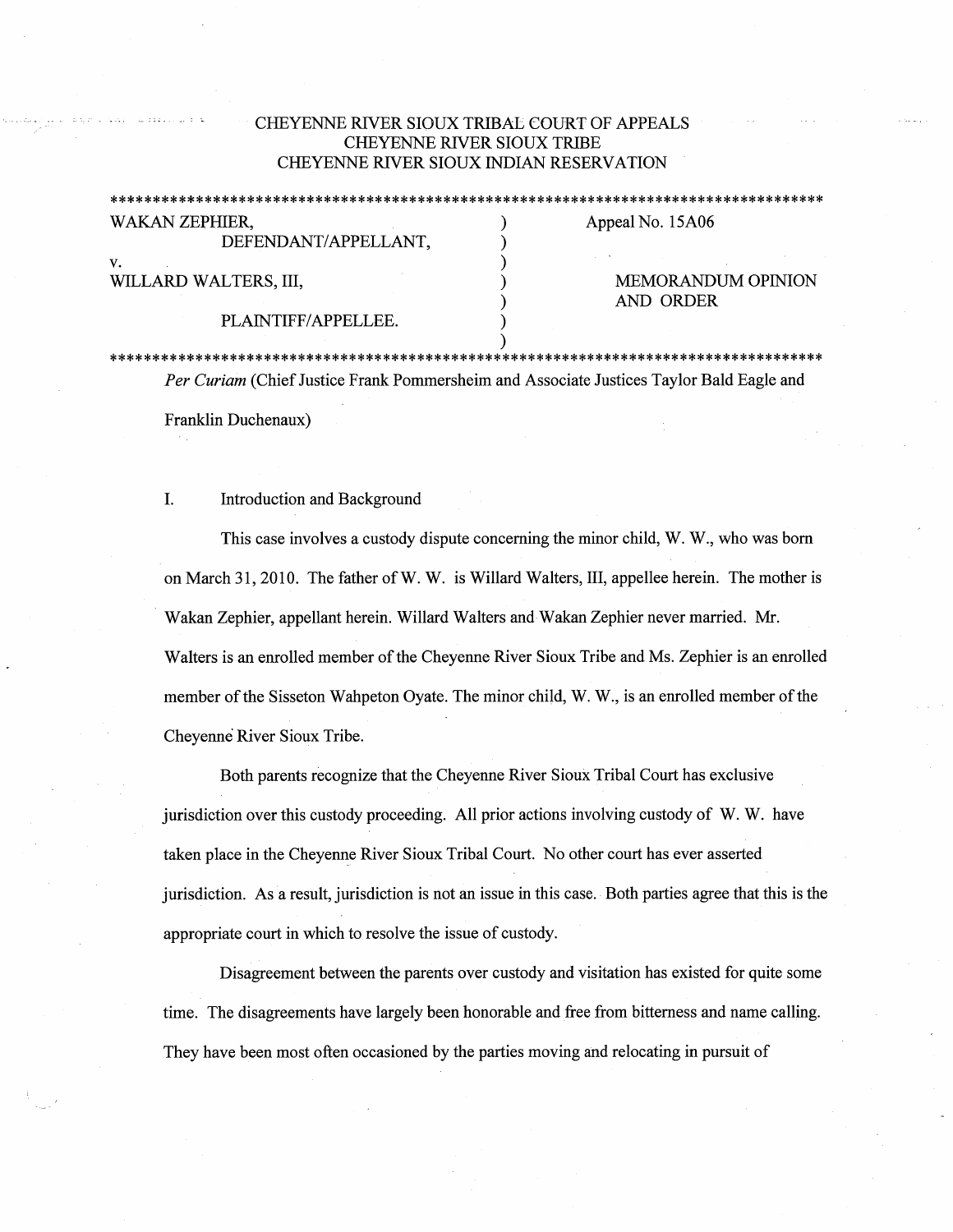educational and employment opportunities without timely notice and adequate communication with the other parent.

These difficulties came to impass when Ms. Zephier moved to Hawaii with W. W. in November 2014. At that time, Ms. Zephier and Mr. Walters had joint legal custody but Ms. Zephier had primary physical custody of W.W. pursuant to the trial court's custody order of May 31, 2013. Mr Walters asserts that he had only sporadic telephone and internet communication and no in person contact with his daughter after Ms. Zephier and W. W. moved to Hawaii. He further contends that he never consented to the Hawaii relocation of Ms. Zephier and  $W$ .  $W$ ..

Mr. Walters subsequently filed a *pro se* motion in the trial court to change primary physical custody from Ms. Zephier to himself. Much procedural confusi\_on ensued. Ms. Zephier sought a continuance of the scheduled hearing, but it was denied on technical grounds. Due to long distance miscommunication with the court clerk's office, Ms. Zephier did not appear either in person or telephonically at the custody hearing of June 16, 2015. The trial court awarded primary physical custody of W.W. to the father, Willard Walters III. The written (default) order was issued on June 23, 2015, but Appellant claims to have never received it.

Having retained counsel, Ms. Zephier promptly filed a motion to stay the order changing primary physical custody from Ms. Zephier to Mr. Walters and also requested a rehearing on the custody decision. The motion for the stay and rehearing on custody was granted in a written order on September 11, 2015.

Mr. Walters then hired his own attorney. Discovery and visitation discussions took place between the parties and their counsel. Ms. Zephier and Mr. Walters agreed to summer 2016 visitation on the Cheyenne River Sioux Reservation with W.W. traveling from Hawaii to spend the summer with her father on the Cheyenne River Sioux Reservation in South Dakota. Mr. Walters subsequently fired his attorney and did not return W.W. to her mother in Hawaii as the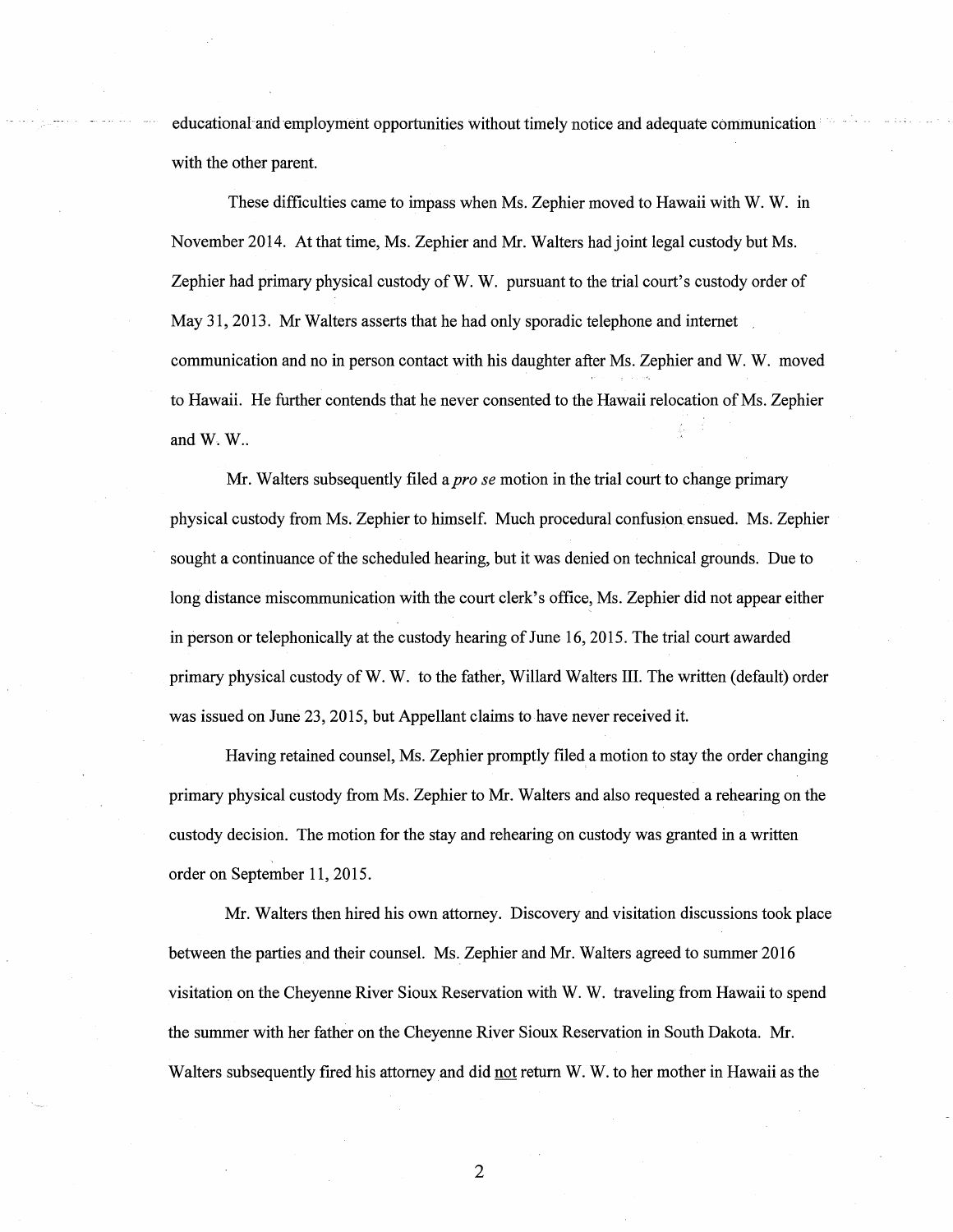parties agreed. W: W: remains on the Reservation to this day with her father and members of his family, where she attends school and is enrolled in the first grade.

Upon the failure of Mr. Walters to return W.W. to Ms. Zephier in Hawaii, Ms. Zephier promptly filed a motion for an "emergency hearing" 1 to contest father's failure to return the minor child to her mother as he agreed. This motion was filed on July 11, 2016.

A hearing on custody finally took place on July 19, 2016<sup>2</sup>. Ms. Zephier appeared telephonically from Hawaii. Her attorney, Mr. Jeff Connolly, appeared in person. Mr. Walters appeared *prose.* Testimony was given by both parties. The hearing also contained some unexplained procedural matters. Without any notice to Ms. Zephier, a guardian ad litem had apparently been previously appointed *sua sponte* by the court. The guardian ad litem both testified and submitted an unsigned written report. No written order appears in the record appointing said guardian ad litem.

Judge Carroll subsequently issued a written "custody order" on August 2, 2016. The order recognized joint legal custody in Ms. Zephier and Mr. Walters, but awarded primary physical custody to Mr. Walters with reasonable visitation to Ms. Zephier. Oddly, this order makes no reference to the stay of September 11, 2015 or appellee's failure to return the minor child, W. W., to Ms. Zephier as he agreed.

A timely notice of appeal was subsequently filed. Oral argument was held before this Court on March 10, 2017. Ms. Zephier appeared in person and was represented by counsel<sup>3</sup>. Mr. Walters appeared *pro se*.

II. Issues

The primary issues raised in this appeal are three-fold, namely:

<sup>&</sup>lt;sup>1</sup> Perhaps, it is more accurate to understand this "emergency hearing" as a show cause proceeding on why primary physical custody should not be returned to Ms. Zephier.

 $2$  Yet this hearing was ambiguous as to its subject matter and scope. Was it the rehearing on custody as recognized in the Court's order of Sept. 11, 2015 or the "emergency hearing" on the motion, filed on July 11, 2016, challenging Mr. Walters' failure to return W.W. to Ms. Zephier in Hawaii? Or both?

<sup>&</sup>lt;sup>3</sup> Ms. Zephier was represented by Nathan Chicoine, who replaced Mr. Jeff Connolly when he was named a State Circuit Judge in Pennington County, South Dakota: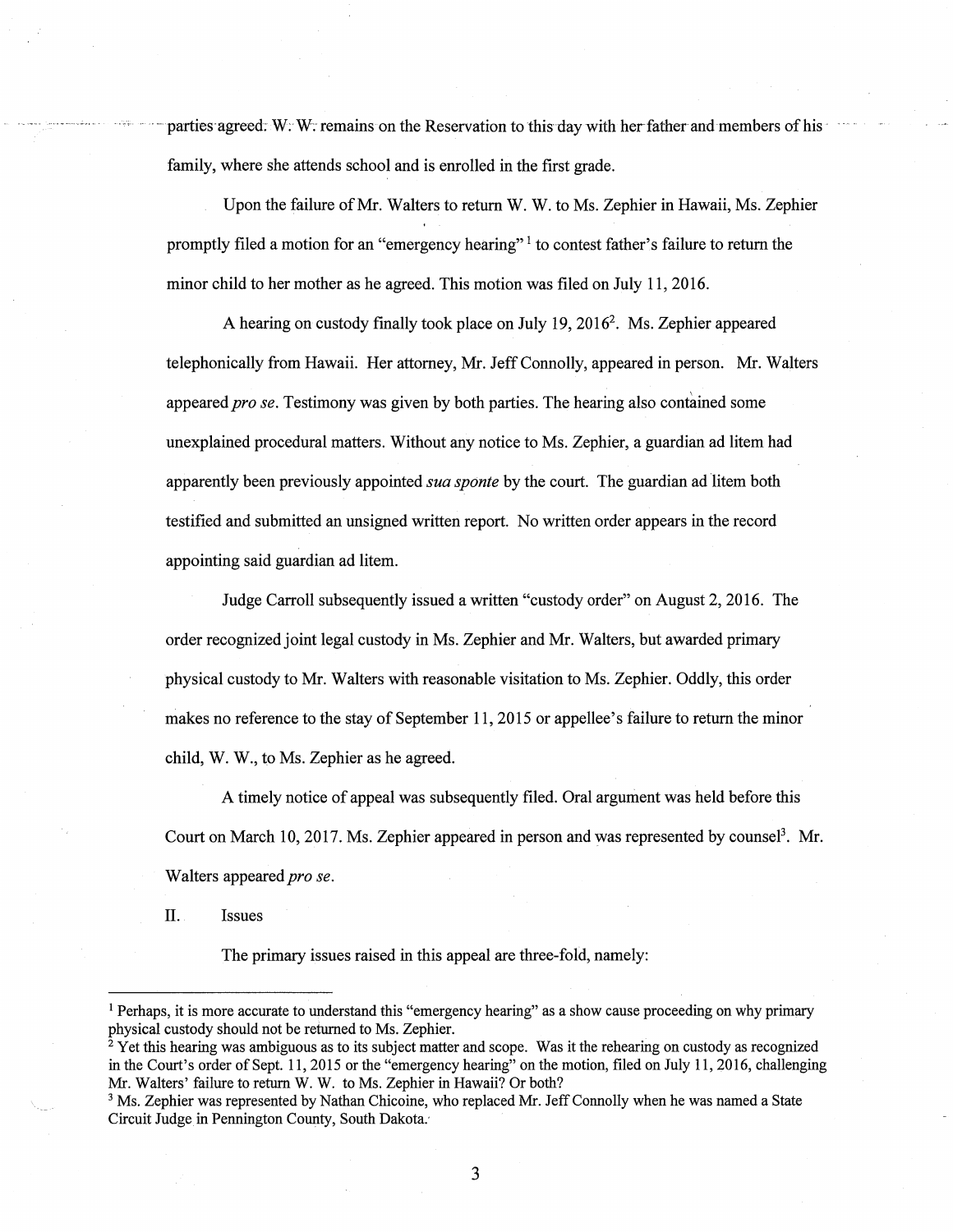A) Whether Ms. Zephier was denied due process the hearing of July 19, 2016;

B) Whether the trial court failed to comply with the requirements of the Cheyenne River Sioux Tribal Code as they pertain to "the best interests of the child"; and

C) Whether the trial court failed to comply with the requirements of the Cheyenne River Sioux Tribal Code as they pertain to the appointment and participation of the guardian ad litem in this matter.

Each issue will be discussed in tum.

III. Discussion

A. Due Process

The guarantee of due process is embedded in both the Indian Civil Rights Act of 1968, 25 USD § 1302(8) and Lakota tradition and custom. See e.g. *Clement v. LeCompte,* No. 93-09-A (CRST CT. OF APP. 1994), *Thompson v. CRST Board of Police Commissioners,* 23 IND. L. REPTR. 6046 (CRST CT. OF APP. 1996). The essence of due process is governmental respect for all individuals subject to its authority. This respect is often translated pragmatically in legal proceedings to mean notice and the opportunity to be heard.

The appellant asserts, without contradiction, that the July 19, 2016 hearing was never noticed as a "custody hearing" but merely as an "emergency hearing" dealing with Mr. Walters alleged failure to return the minor child, W. W., to her mother in Hawaii at the completion of the agreed upon "summer visitation". This failure of adequate notice deprived Ms. Zephier of due process and compromised her opportunity to prepare and to be 'heard' on the issue of custody. This lack of due process was compounded by the failure of the trial court to address the "emergency motion" and its allegation of Mr. Walters' violation of the parties' visitation agreement. Lastly, see the discussion *infra* of the due process infractions relevant to the appointment and use of a guardian ad litem in this proceeding.

B. Best Interests of the Child and the 'Tender Years' Doctrine The Cheyenne River Sioux Tribal Law and Order Code contains a specific provision that states: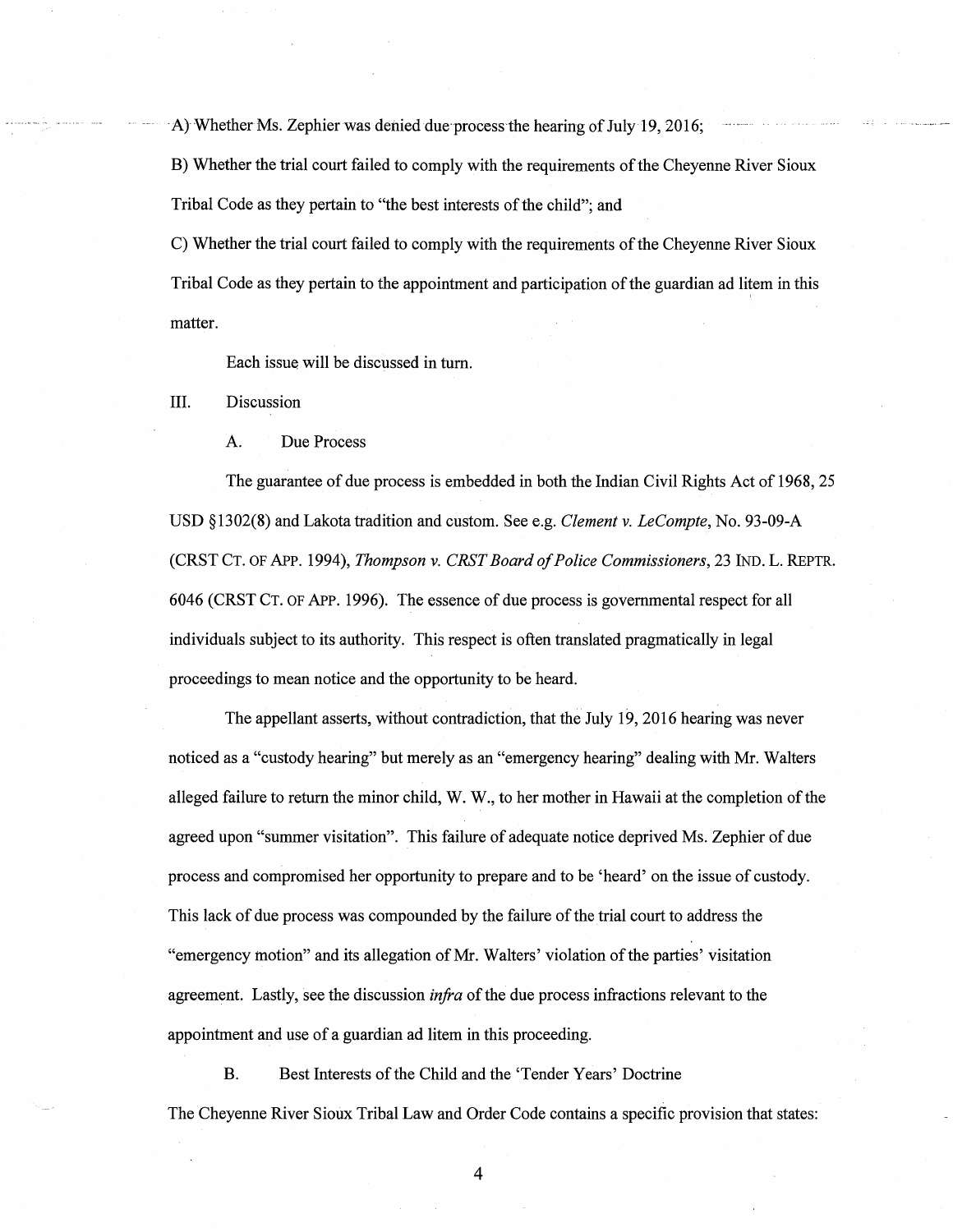In determining custody, the court *shall* consider the best interest of thechild and the past conduct and demonstrated predilections of each of the . parties and the *natural presumption that the mother is best suited to care for young children* (Emphasis added).

Cheyenne River Sioux Tribe Law and Order Code Section 8-3-10.

This "natural presumption" is usually referred to as the 'tender years' doctrine. The most common definition of this presumption is that the custody of young children should be awarded to the mother. This presumption has been significantly modified by many courts to be less of a dispositive presumption and more of one of many relevant factors to be considered in determining the "best interest of the child." See e.g., Randy Frances Kandel, *Just Ask the Kid! Towards a Rule of Children's Choice in Custody Determinations,* 49 U. MIAMI L. REV. 299 (1994).

This approach to the tender years doctrine is directly reflected in the text of Cheyenne River Sioux Tribal Law and Order Code Section 8-3-10. The "natural presumption" is relevant in determining the "best interests of the child", but it is not dispositive. It is simply one of many factors. It is also a mandatory not discretionary consideration. The use of the word "shall" in Section 8-3-10 leaves no doubt in this regard.

Despite this statutory directive, Judge Carroll's custody order makes no reference whatsoever to this section of the Tribal Code and the failure to do so constitutes reversible error. In addition, it is noted that Judge Carroll did not make any reference to this section of the Tribal Code in his earlier custody order of June 23, 2015.

C. Guardian ad Litem

The Cheyenne River Sioux Tribal Law and Order Code specifically authorizes the judicial appointment of a guardian ad litem. Cheyenne River Sioux Tribal Law and Order Code Section 8-6-1. Nevertheless, there are several procedural provisions that guide this process. These requirements include the necessity that a guardianship proceeding be initiated by the filing of a petition, including a recognition that the "court may initiate proceedings to appoint a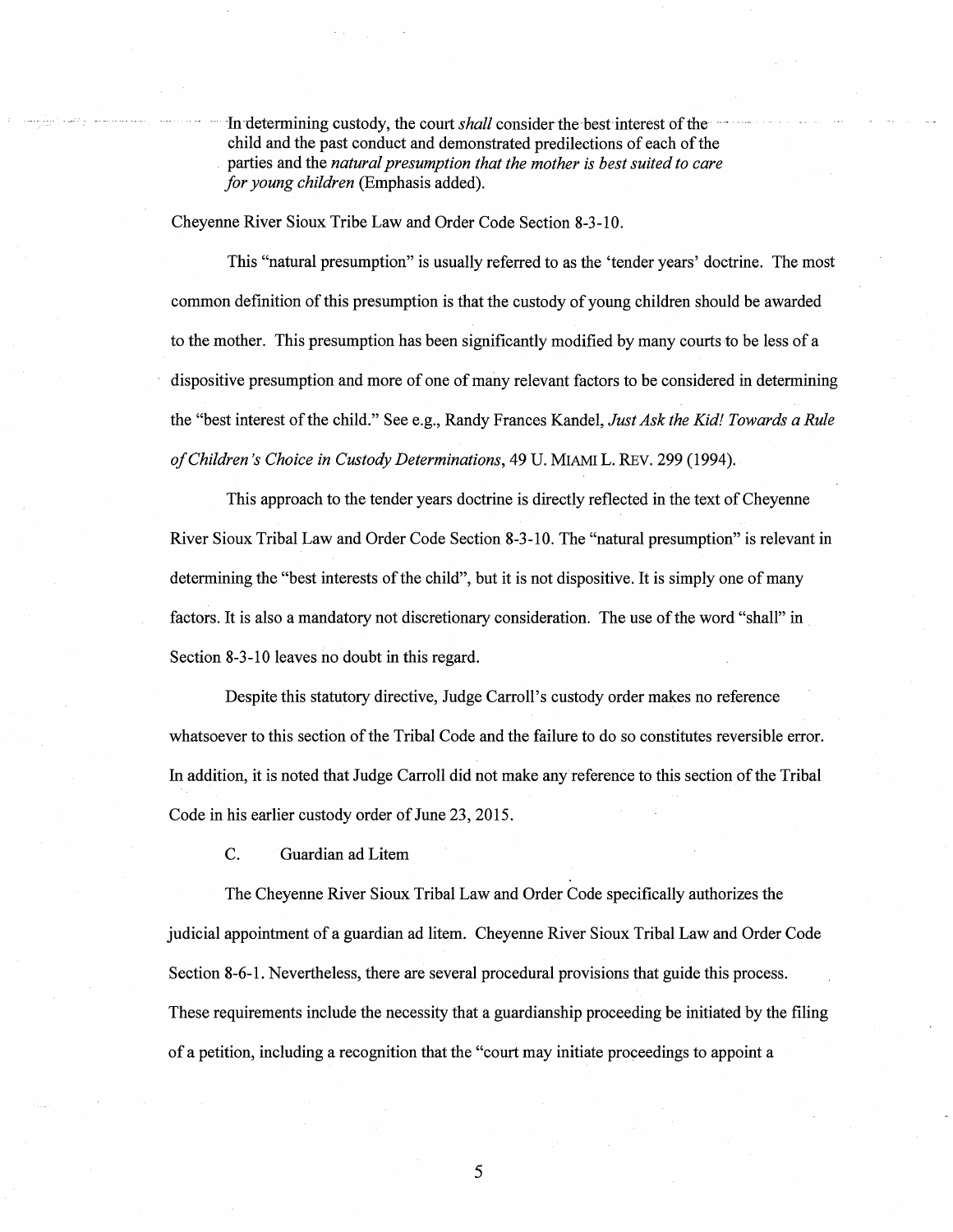guardian and said appointment reasonably appears necessary and no other person has initiated said proceedings." Cheyenne River Sioux Tribal Law and Order Code Section 8-6-3.

In addition, such a judicially initiated proceeding must nevertheless provide written notice to the parents and a hearing must be held. Cheyenne River Sioux Tribal Law and Order Code Section 8-6-3. If a guardian ad litem is appointed, it must be reflected in an "order appointing a guardian, [and] setting forth the scope of the guardian's authority." Cheyenne River Sioux Tribal Law and Order Code Section 8-6-4. None of this appears to have been done in the case at bar. The record in this case contains no written order appointing a guardian ad litem, much less any description of the scope of such an appointment.

Despite this glaring absence in the record, the Tribal Court's "custody order" of August 3, 2016 makes specific reference to the testimony of a guardian ad litem and the submission of an unsigned report by the guardian ad litem.

This course of action contains two "reversible" mistakes of law. First, it is another violation of due process. It certainly exceeds the basic bounds of fundamental fairness - both legally and culturally - to have a custody hearing that employs the use of a guardian ad litem without any notice to the mother about the very existence of the guardian ad litem, much less the unannounced participation of said guardian ad litem in the custody hearing.

To be clear, this court is not criticizing the appointment of a guardian ad litem in this case, but rather the *manner* of appointment and the *lack of notice* as to the participation of the guardian ad litem in the custody hearing. The manner of appointment and the lack of notice constitute violations of due process.

Second, as noted above, the manner of appointment of the guardian ad litem violates several provisions of the Cheyenne River-Sioux Tribal Law and Order Code, namely those provisions that require the filing of a written petition, due notice to the parents, holding a hearing, and issuing a written order defining of the scope of the appointment. These violations of Cheyenne River Sioux Tribal Law and Order Code also constitute reversible error.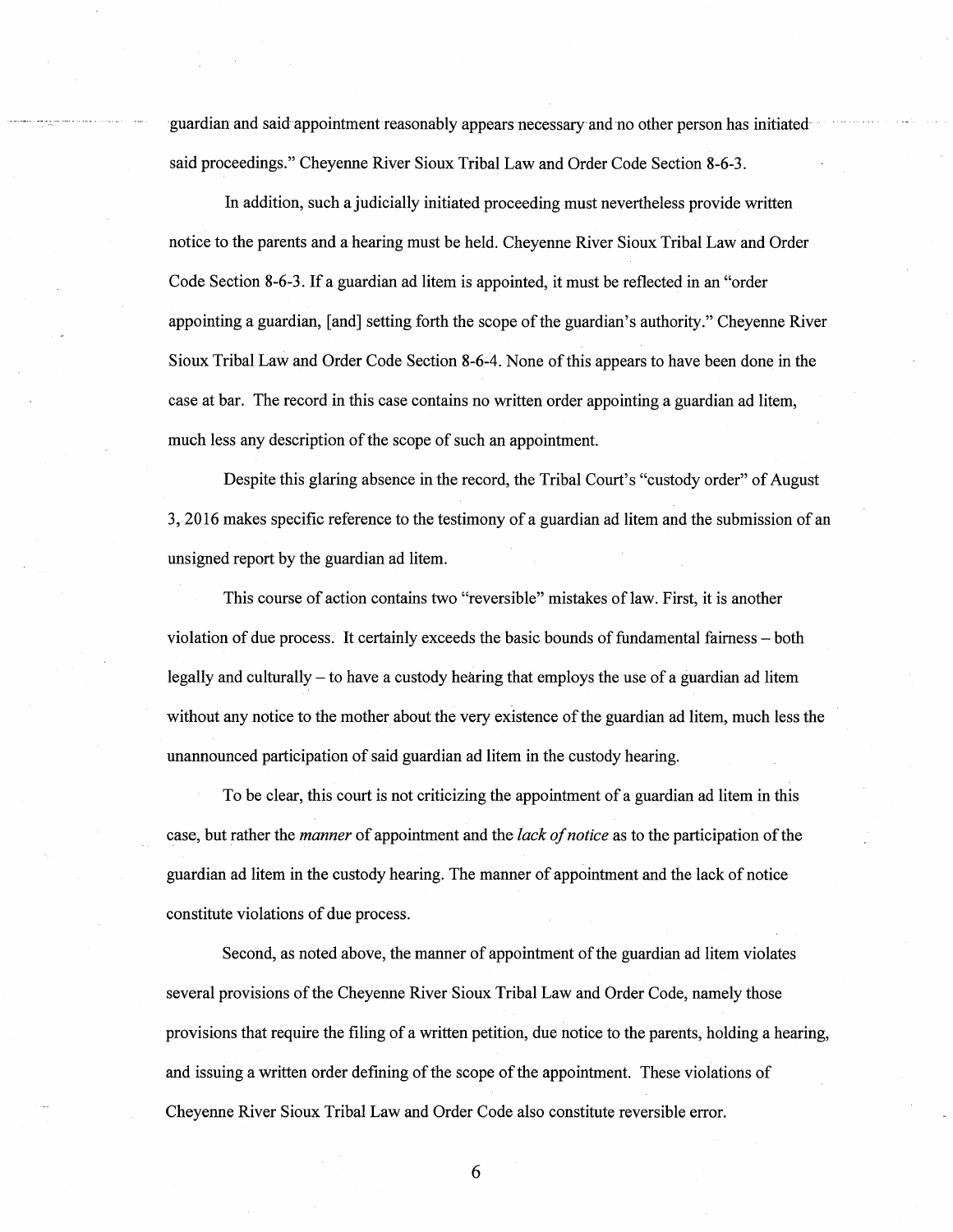In sum, there were significant violations of due process in the (telephonic) hearing of July 19, 2016, as well as violations of the Tribal Code provision dealing with the tender years doctrine, set out in Cheyenne River Sioux Tribal Law and Order Code Section 8-3-10, and the procedure for appointing a guardian ad litem set out in the Tribal Code at Cheyenne River Sioux Tribal Law and Order Code Sections 8-6-3 and 8-6-4.

IV. Conclusion

For all the foregoing reasons, the custody order of August 3, 2016 is reversed and remanded for a prompt hearing on the primary physical custody of **W. W;** 

In light of the importance of both the judicial and parental commitment to the "best interests" of this young Lakota child, the following guidelines *shall* apply:

1. Inasmuch as the minor child, **W. W.,** is currently enrolled in the first grade and attending school on the Cheyenne River Sioux Reservation, *temporary* physical custody shall remain with the father, Willard Walters III.

2. An Interim Visitation Schedule for the mother, Wakan Zephier, must promptly be put in place within fourteen days of this order. If the parties fail to agree (in writing), the trial judge shall set interim visitation with or without hearing. Visitation by the Mother is critical for the well-being of the minor child and shall not be permitted to get lost in the tangles of time or a failure of the parties to communicate.

3. If the trial judge (or either parent) believes it is in the best interest of the child to appoint a guardian ad litem, they may do so. But as noted above, such a procedure must conform to the requirements of the Cheyenne River Sioux Tribal Law and Order Code.

4. There must also be a prompt full and fair hearing in accord with the dictates of due process and the Cheyenne River Sioux Tribe Law and Order Code to determine primary physical custody of the minor child, W.W., *before* the new school year begins for W.W. later this summer. This is absolutely central to the "best interests" of W.W. and trial court must insure that it takes place as soon as possible.